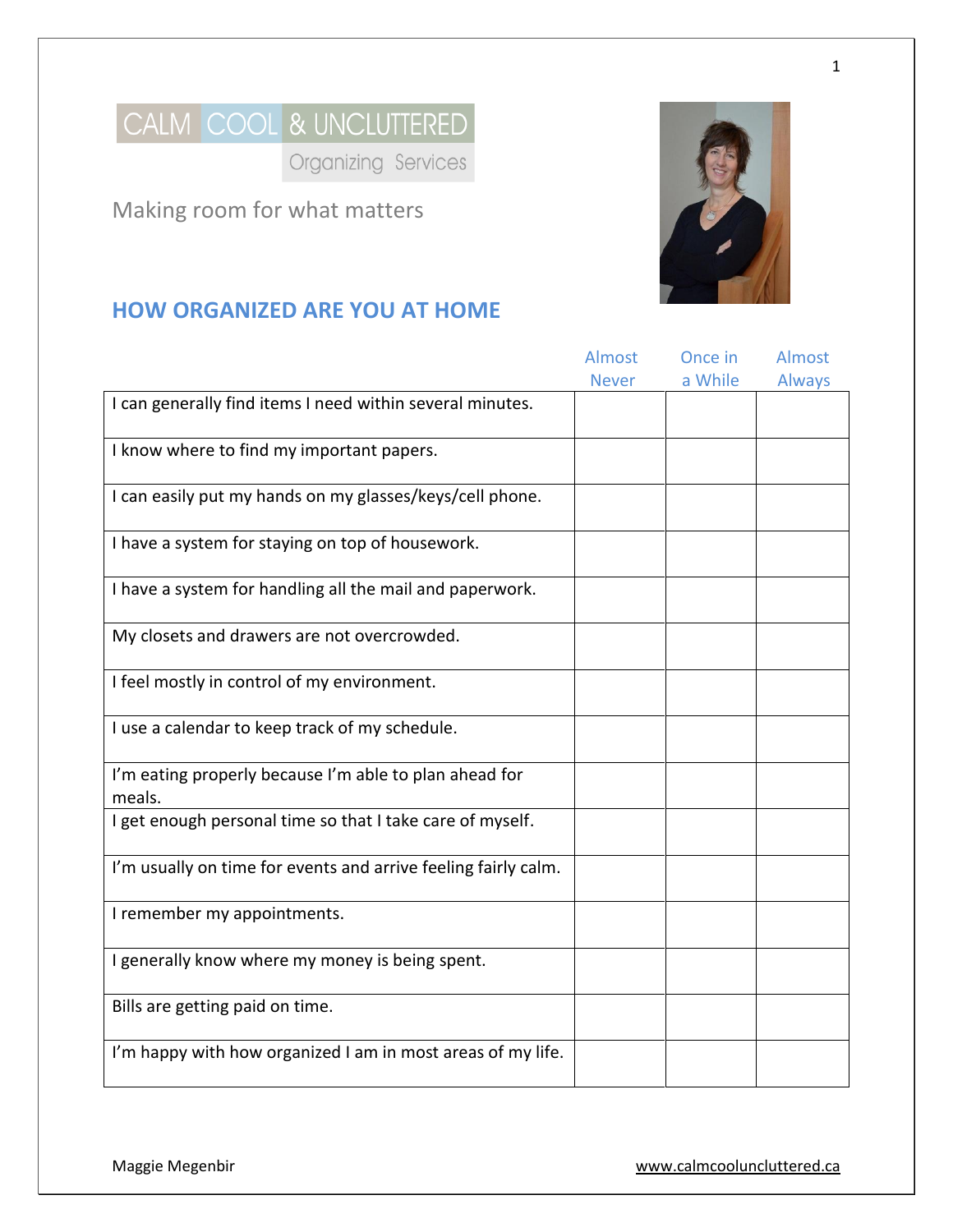#### **If your highest score = "Almost Never"**

**You're STUCK IN THE MUD and spinning your wheels. You need a tow truck to pull you out.**

You're likely feeling overwhelmed and scattered on a regular basis. You've possibly started wondering whether you could ever be organized. You know you want to de-clutter and organize but can't imagine where to start.

You would really benefit from some clear direction and ideas with lots of support and encouragement. If you'd like to try tackling this on your own, check out these excellent organizing books: *It's All Too Much* by Peter Walsh and *Organizing from the Inside Out* by Julie Morgenstern.

If you'd like to have a Professional Organizer at your side as you decide how to tackle your space I can help. Let me be your tow truck.

**Contact: Maggie Megenbir @ 250-391-6808 or maggie@calmcooluncluttered.ca**